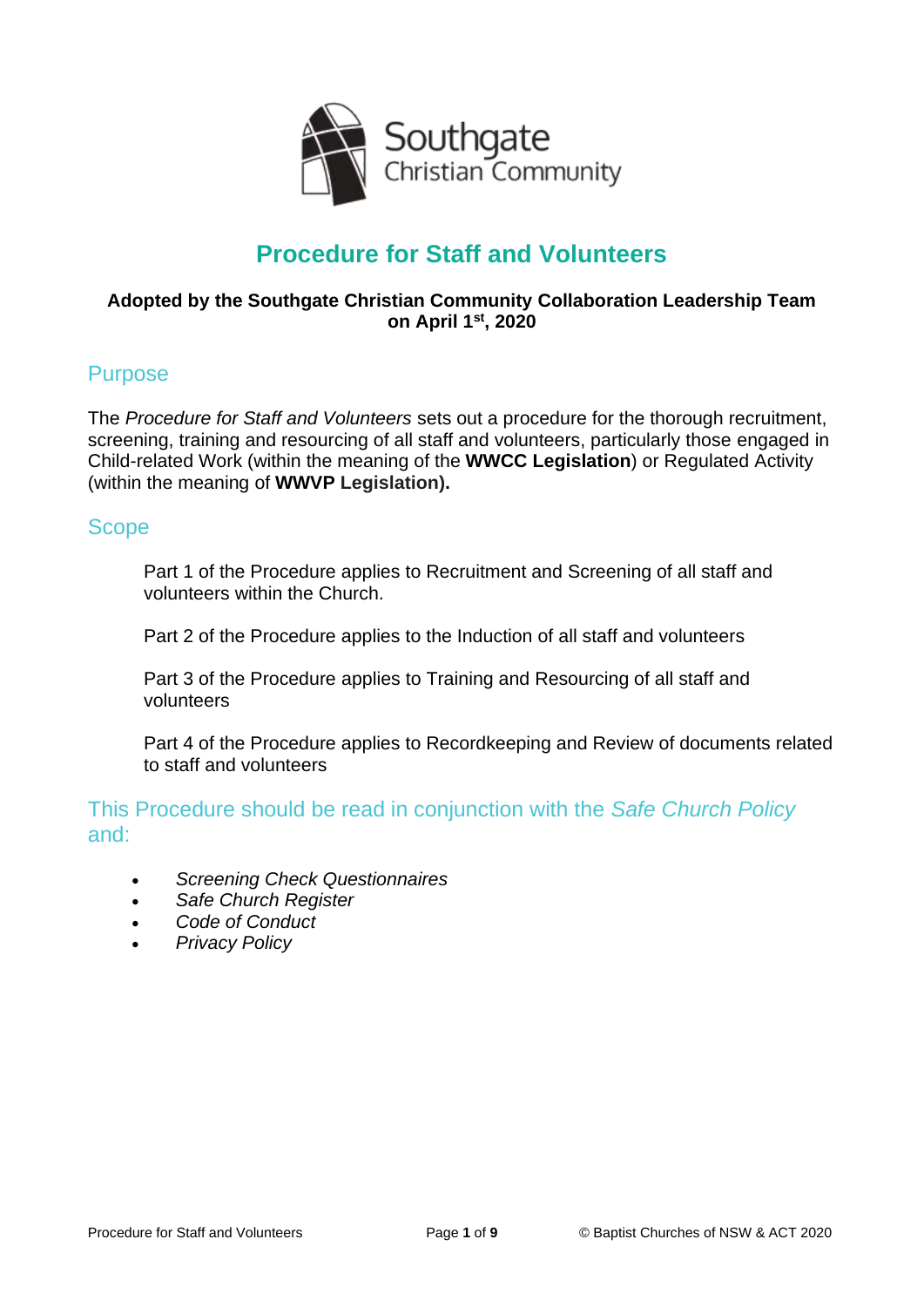# **Part 1 – Recruitment and Screening**

### *Category 1 a - Pastoral staff and staff in leadership roles and/or engaged in child-related work or work with vulnerable adults*

The screening process for pastoral staff applies

- to any staff member, who undertakes pastoral work in or on behalf of the church. (This typically includes any role that includes the word 'Pastor' or 'Minister' but may include other roles);
- to any staff member in a leadership role (ie/ considered a 'spiritual officer' of the church);
- to any staff member engaged in child-related work or, in the ACT, work with vulnerable people; and
- in addition to any requirements of the Baptist Churches of NSW & ACT Committee for the Ministry or the Church's Constitution
- 1. Prior to recruitment:
	- a) the **position description** will be reviewed and updated if necessary;
	- b) the position will be advertised appropriately; and
	- c) the position description and/or advertisement will state that any offer of employment is subject to applicants:
		- agreeing to abide by, and upholding, the *Code of Conduct*;
		- completing a *Screening Check Questionnaire*;
		- undergoing a National Police Criminal Record Check; and
		- being eligible for, or holding a current clearance in accordance with **WWCC Legislation** or **WWVP Legislation**.
		- In addition, for pastoral staff,
			- providing evidence of Accreditation or Recognition by the Baptist Churches of NSW & ACT (or an application to be accredited or recognised); and
				- agreeing to abide by and uphold the *Code of Ethics and Conduct*
- 2. Applicants for the position will submit a written application including a resume and an outline of their willingness to commit to the mission and values of the Church
- 3. Shortlisted applicants will:
	- a) complete a *Screening Check Questionnaire*;
	- b) be interviewed by **Church Leadership** or committee appointed by the Church members;
	- c) undertake a National Police Criminal Record Check;
	- d) provide evidence of a current clearance in accordance with **WWCC Legislation** or **WWVP Legislation**; and
	- e) provide a minimum of 2 references
- 4. Successful applicants will:
	- a) sign and agree to abide by the *Code of Conduct;*
	- b) participate in an induction process to enable them to safely fulfil their position, including being given a copy of the *Safe Church Policy* and all Procedures and guidelines; and
	- c) (in addition, for Pastoral Staff) provide evidence that they are Accredited or Recognised by the Baptist Churches of NSW & ACT (or have applied to be Accredited or Recognised).

## *Category 1 b - Staff who are not in leadership roles or engaged in childrelated work or work with vulnerable adults*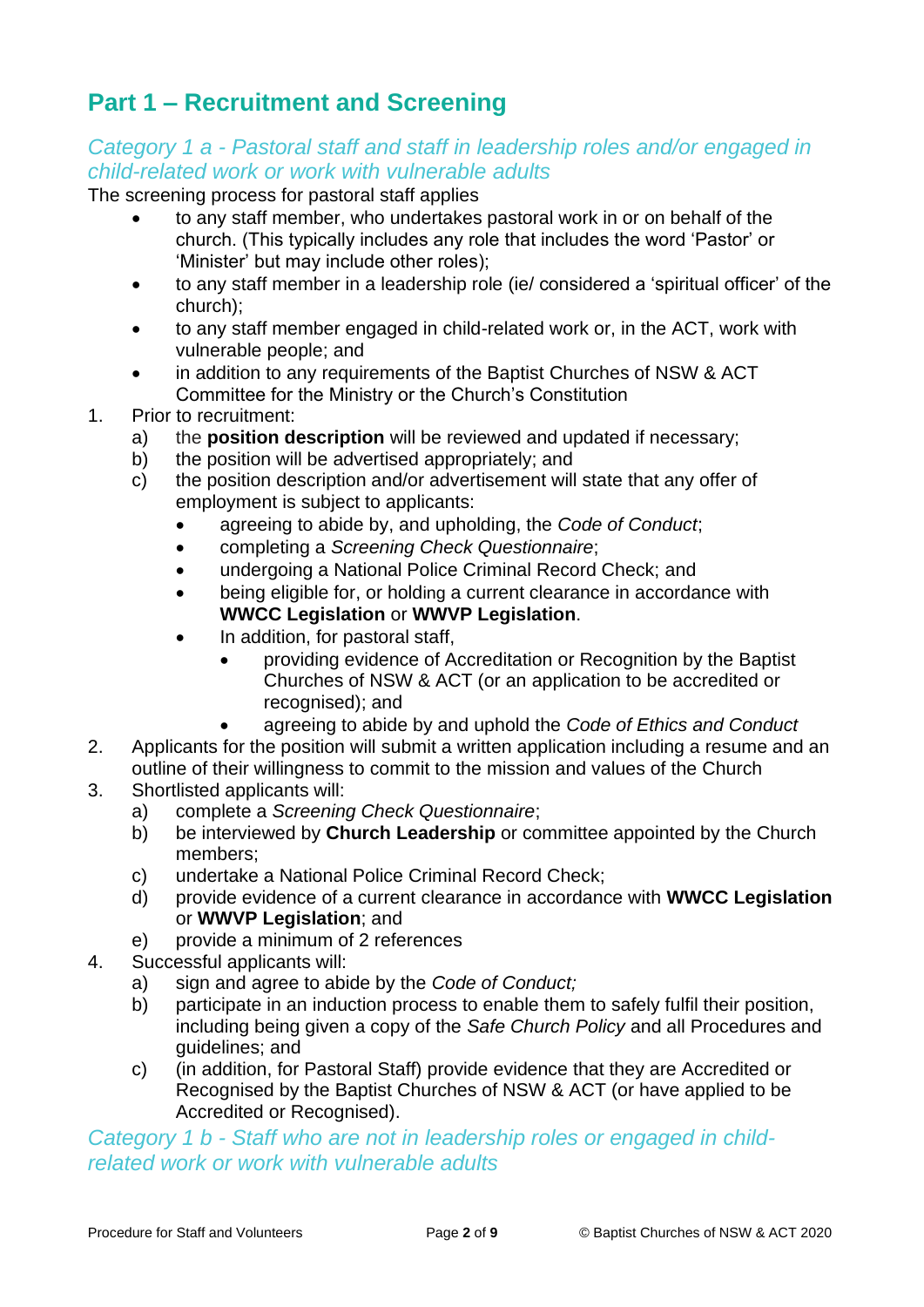The screening process for staff who are not engaged in child-related work or work with vulnerable adults applies

- to any staff member to whom the screening process in Category 1 a does not apply; and
- in addition to any requirements under the Church's Constitution.
- 1. Prior to recruitment:
	- a) the **position description** will be reviewed and updated if necessary;
	- b) the position will be advertised appropriately and in accordance with any constitutional requirements; and
	- c) the position description and/or advertisement will state that any offer of employment is subject to applicants:
		- agreeing to abide by, and upholding, the *Code of Conduct*;
		- completing a *Screening Check Questionnaire*;
- 2. Applicants for the position will:
	- a) submit a written application including an outline of their willingness to commit to the mission and values of the Church and hold to the Christian faith; and
	- b) submit their Curriculum Vitae, ensuring that information relevant to the particular position is included.
- 3. Shortlisted applicants will:
	- a) complete a *Screening Check Questionnaire*;
	- b) be interviewed by **Church Leadership** or committee appointed by the Church members;
	- c) provide a minimum of 2 references
- 4. Successful applicants will:
	- a) sign and agree to abide by the *Code of Conduct; and*
	- b) Participate in an induction process to enable them to safely fulfil their position, including being given a copy of the *Safe Church Policy* and relevant procedures and guidelines.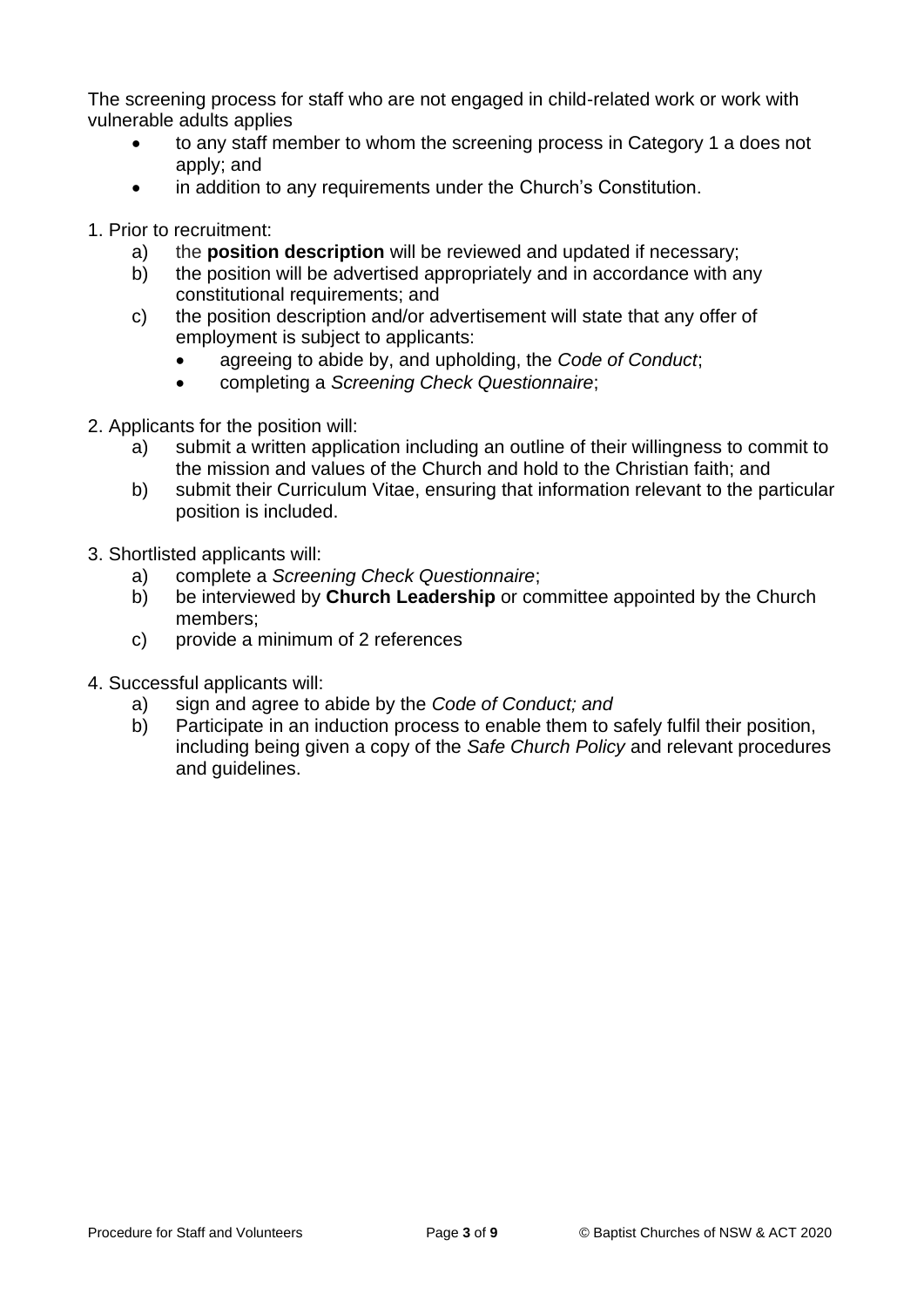## *Category 2 a - Volunteers in leadership roles, engaged in child-related work and/or engaged in work with vulnerable adults\**

The screening process for volunteers engaged in child-related work or work with vulnerable adults applies to:

- any church leader, deacon or elder (ie/ 'spiritual officer');
- any volunteer involved in ministry to children and/or young people (this may include children's ministry, playgroup, creche, youth ministry, families ministry);
- any volunteer engaged in a role that includes leadership of a ministry area in which children or young people are also part of the ministry team (this may include worship leader, sound/AV coordinator, discipleship coordinator, outreach coordinator etc); and
- any volunteer engaged in ministry to vulnerable adults.<sup>\*</sup>
- 1. Prior to being appointed, a potential volunteer will:
	- a) be provided with a current **position description**
	- b) complete a *Screening Check Questionnaire*;
	- c) be interviewed by the Ministry Leader
	- d) sign and agree to abide by the *Code of Conduct*
	- e) provide evidence that that have completed Creating Safe Spaces training within the past 3 years, or complete the online component and commit to attend faceto-face training within 9 months
	- f) provide evidence that they hold a current clearance in accordance with **WWCC Legislation\*** or **WWVP Legislation** (unless the volunteer is aged under 18).
	- g) participate in an induction process to enable them to safely fulfil their position, including being given a copy of the *Safe Church Policy* and relevant procedures and guidelines.
- 2. Prior to the volunteer commencing in the role the Safe Church Team (or Ministry Leader) will
	- a) Verify the WWCC number\* (if in NSW and over 18 years of age)
	- b) Provide an induction process to enable them to safely fulfil their position, including providing a copy of the *Safe Church Policy* and relevant procedures and guidelines.

\*In NSW, the WWCC clearance is only required if the person is engaged in 'child-related work'. In religious organisations, this includes leadership roles (those considered to be spiritual officers) but does not include roles involving ministry to vulnerable adults. A volunteer who is involved in ministry to vulnerable adults but not considered a 'spiritual officer' or involved in child-related work should not be required to obtain a WWCC clearance but should still complete CSS training.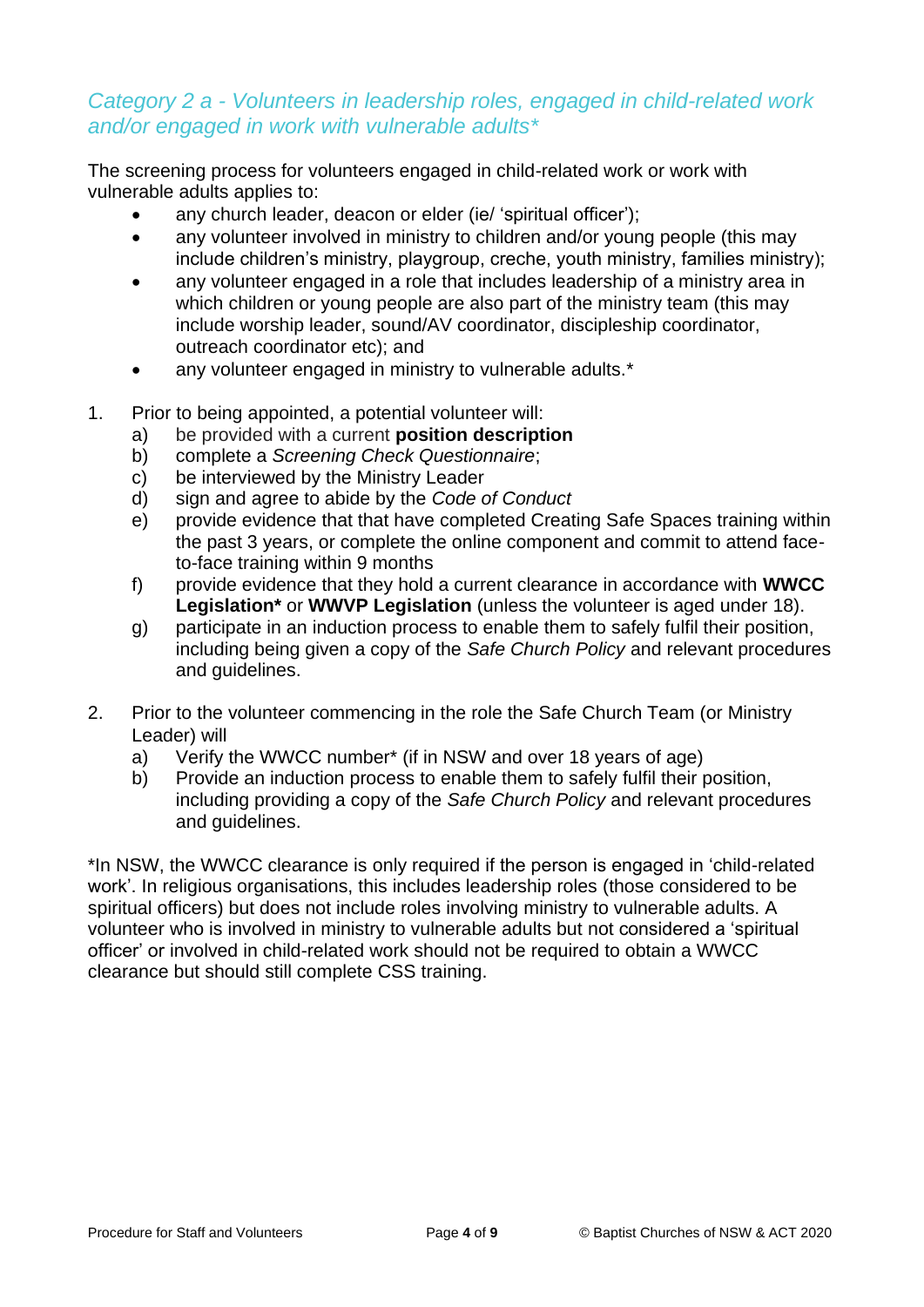## *Category 2 b - Volunteers not in leadership roles or engaged in child-related work or work with vulnerable adults*

The screening process for volunteers not-engaged in child-related work or work with vulnerable adults applies to

- any volunteer who is **not** a Church Leader, Ministry Leader, engaged in childrelated work or engaged in work with vulnerable adults. (this may include volunteers on the flower, cleaning or maintenance roster)
- 1. Prior to being appointed, a potential volunteer will:
	- a) be provided with a current **position description;**
	- b) complete a *Screening Check Questionnaire*;
	- c) be interviewed by the relevant Ministry Leader; and
	- d) sign and agree to abide by the *Code of Conduct;* and
	- e) participate in an induction process to enable them to safely fulfil their position, including being given a copy of the *Safe Church Policy* and relevant procedures and guidelines.
- 2. Prior to the volunteer commencing in the role the Safe Church Team (or Ministry Leader) will:
	- a) Obtain written parental consent for the volunteer to undertake the role suggested (if the volunteer's age is less than 18)
	- b) Provide an induction process to enable them to safely fulfil their position, including providing a copy of the *Safe Church Policy* and relevant procedures and guidelines.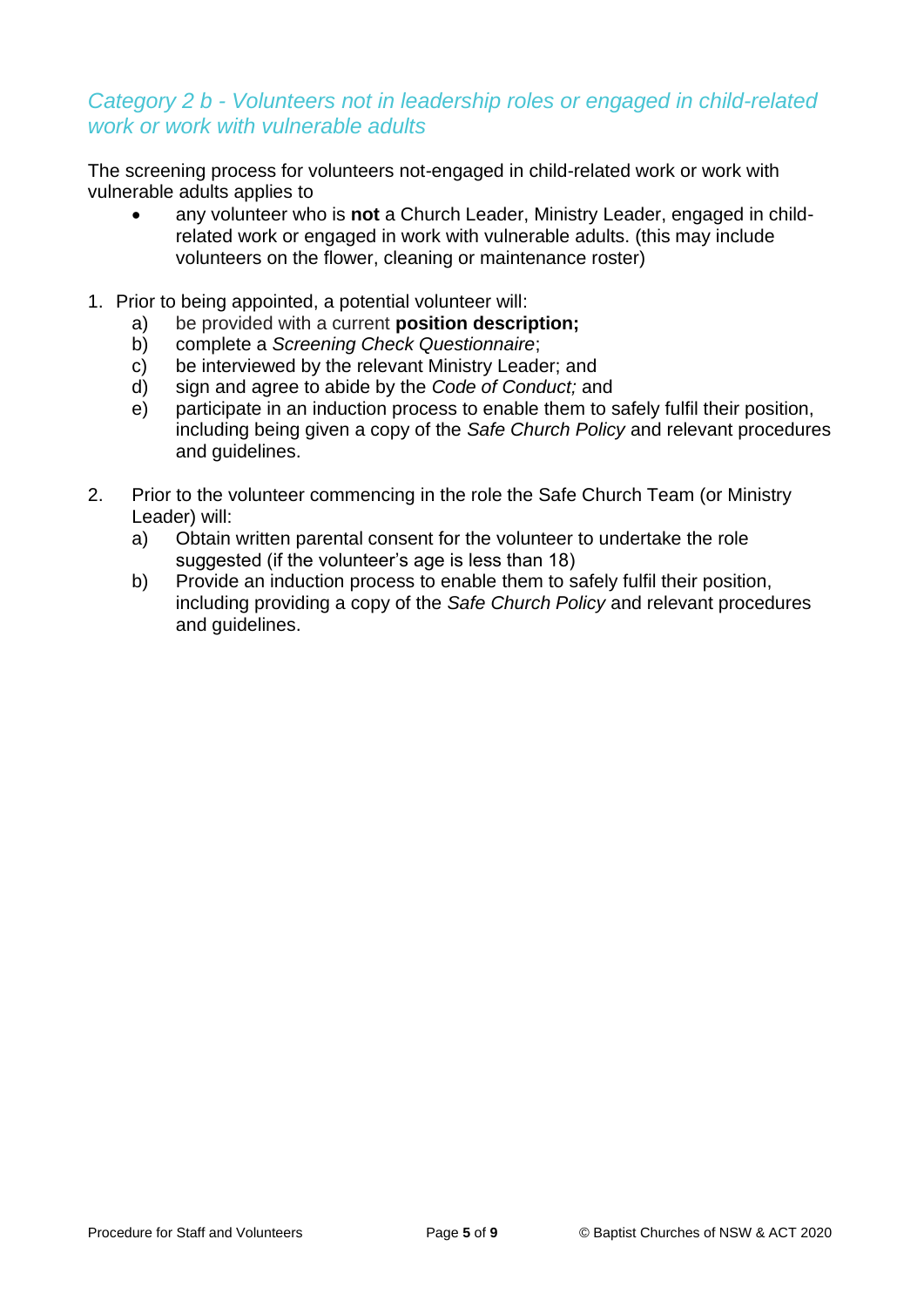## *Category 3 – Supervised volunteers aged under 18*

- 1. The screening process for supervised volunteers aged under 18 applies to:
	- volunteers who are engaged in junior, trainee, support or helping roles which require that the volunteer is supervised at all times.

*Where a volunteer is engaged in a trainee, support or helping role but is aged over 18 they will need to be screened in accordance with category 2 as appropriate in order to meet legal requirements.*

*The Church may determine that specific 16 or 17-year-olds have sufficient maturity to volunteer without direct supervision, despite being under 18 years of age. These volunteers will be screened and trained in accordance with category 2, including Creating Safe Spaces training. However, note that there should always be at least one adult leader on-site and participating in the program.*

Please see the *Guidelines for Activities with Children and Young People* for more details on the differences between junior/trainee volunteers and volunteers.'

- 2. Prior to being appointed, a potential volunteer will:
	- be provided with a current **position description;**
	- complete a *Screening Check Questionnaire*;
	- be interviewed by the Ministry Leader;
	- sign and agree to abide by the *Code of Conduct;* and
	- participate in an induction process to enable them to safely fulfil their position, including being given a copy of the *Safe Church Policy* and relevant procedures and guidelines*.*
- 3. Prior to the volunteer commencing in the role the Safe Church Team (or Ministry Leader) will:
	- obtain written parent/guardian consent for the volunteer to undertake the role suggested if the volunteer is under 16 years old (we also recommend getting parent/guardian consent for 16 and 17-year-olds wherever possible);
	- provide an induction process to enable them to safely fulfil their position, including being given a copy of the Safe Church Policy and Procedures; and
	- provide an additional briefing on child protection responsibilities and practices, including the procedures and guidelines relevant to their area of ministry.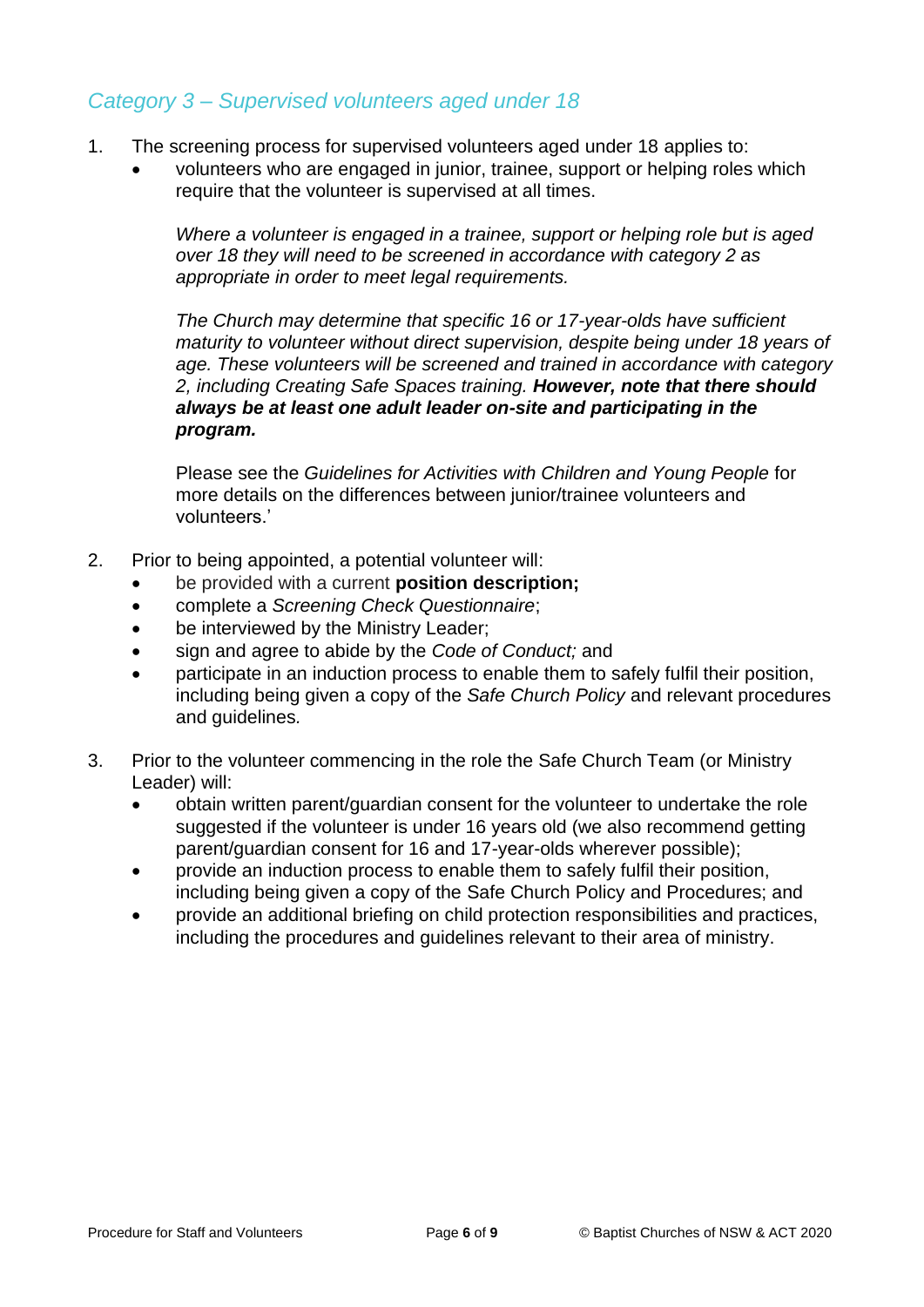| Please see category<br>definitions for further<br>detail                                                               | questionnaire<br><b>Application &amp;</b><br>Screening | <b>BA Code of</b><br>Ethics and<br>Conduct | or Recognised<br>Accreditation<br><b>Minister</b> | reference<br>nterview,<br>induction<br>checks, | Code of<br>Conduct | WWCC*/<br>WWVP | <b>CSS</b> | Police Check                            |
|------------------------------------------------------------------------------------------------------------------------|--------------------------------------------------------|--------------------------------------------|---------------------------------------------------|------------------------------------------------|--------------------|----------------|------------|-----------------------------------------|
| 1a: Pastoral Staff                                                                                                     | Yes                                                    | Yes                                        | Yes                                               | Yes                                            | Yes                | Yes            | Yes        | Yes                                     |
| 1a: Staff engaged<br>in leadership,<br>child-related work<br>or work with<br>vulnerable adults                         | Yes                                                    | <b>No</b>                                  | <b>No</b>                                         | Yes                                            | Yes                | <b>Yes</b>     | <b>Yes</b> | Yes                                     |
| 1b: Other Staff<br>(not engaged in<br>leadership, child-<br>related work or<br>work with<br>vulnerable adults)         | Yes                                                    | <b>No</b>                                  | <b>No</b>                                         | Yes                                            | Yes                | <b>No</b>      | <b>No</b>  | <b>Maybe</b><br>at church<br>discretion |
| 2a: Volunteers in<br>leadership, child-<br>related work or<br>work with<br>vulnerable adults                           | Yes                                                    | <b>No</b>                                  | <b>No</b>                                         | Yes                                            | Yes                | Yes            | Yes        | <b>No</b>                               |
| 2b: Other<br>Volunteers (not<br>engaged in<br>leadership, child-<br>related work or<br>work with<br>vulnerable adults) | Yes                                                    | <b>No</b>                                  | <b>No</b>                                         | Yes                                            | <b>Yes</b>         | <b>No</b>      | <b>No</b>  | <b>No</b>                               |
| 2b: Volunteers<br>aged 16 or 17 in<br>child-related work                                                               | Yes<br>(use under 18<br>screening)                     | <b>No</b>                                  | <b>No</b>                                         | Yes                                            | Yes                | <b>No</b>      | Yes        | <b>No</b>                               |
| 3: Supervised<br>volunteers under<br>18                                                                                | Yes<br>(use under 18<br>screening)                     | <b>No</b>                                  | <b>No</b>                                         | Yes                                            | Yes                | <b>No</b>      | <b>No</b>  | <b>No</b>                               |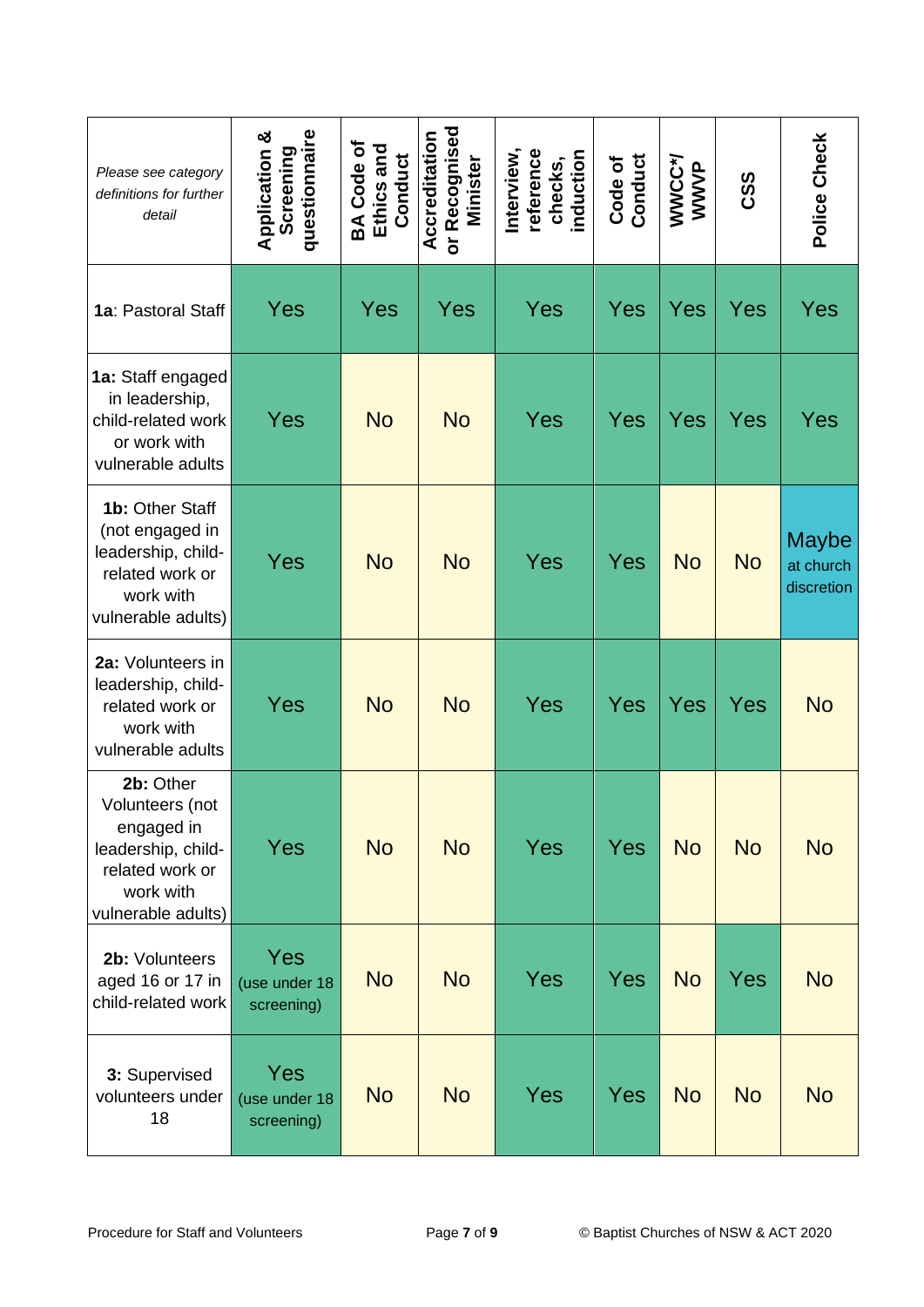## **Part 2 – Induction**

- 2.1 All staff and volunteers will be provided with an induction appropriate to their role. This induction will include:
	- a) an overview of general site health and safety expectations;
	- b) operating procedures that apply to relevant equipment:
	- c) the content of the *Code of Conduct* and expectations and appropriate behaviours for staff and volunteers as set out in the *Safe Church Policy*;
	- d) the role description and any reporting structure;
	- e) expectations regarding Creating Safe Spaces training, if appropriate
	- f) an overview of the *Procedures for Handling Complaints against Staff and Volunteers, Conflict Resolution and Responding to Child Protection Concerns*;
	- g) who to contact in the event of any conflict, concerns or complaints; and
	- h) any Guidelines appropriate to their ministry area.
- 2.2 A record of the induction (including the name of the person giving the induction, the date of the induction and the topics covered) will be kept.

## **Part 3 – Training and Resourcing**

## 3.1 Creating Safe Spaces Training

- a) All staff and volunteers engaged in leadership and/or child-related work and/or work with vulnerable adults will:
	- attend Baptist Churches NSW & ACT Creating Safe Spaces Training (or other SCTA approved face-to-face training) at least once every 3 years; or
	- if they have not attended such training prior to appointment, will complete the online component of the training prior to commencement and commit to attend the face-to-face component within 9 months of commencement.
- c) The Safe Church Team will ensure that information about staff and volunteer attendance at Creating Safe Spaces Training is recorded in the *Safe Church Register*.

### 3.2 Other training

Church Leadership (or Ministry Leaders) will arrange ongoing staff and volunteer training as required. (This may include in-house training, attendance at conferences such as Connect Training Days, Activate Children's Ministry Conference or Baptist Youth Ministries State Conference and/or attendance at external training opportunities.)

### 3.3 Resourcing

Church Leadership will ensure that Church programs are adequately resourced with staff and volunteers and have the required equipment for the safe and effective running of the program.

#### 3.4 Supervision

Church Leadership will provide ongoing support and supervision for all staff and volunteers, to ensure they feel valued, respected and fairly-treated, including:

a) up to date *Safe Church Policy*, guidelines and procedures;